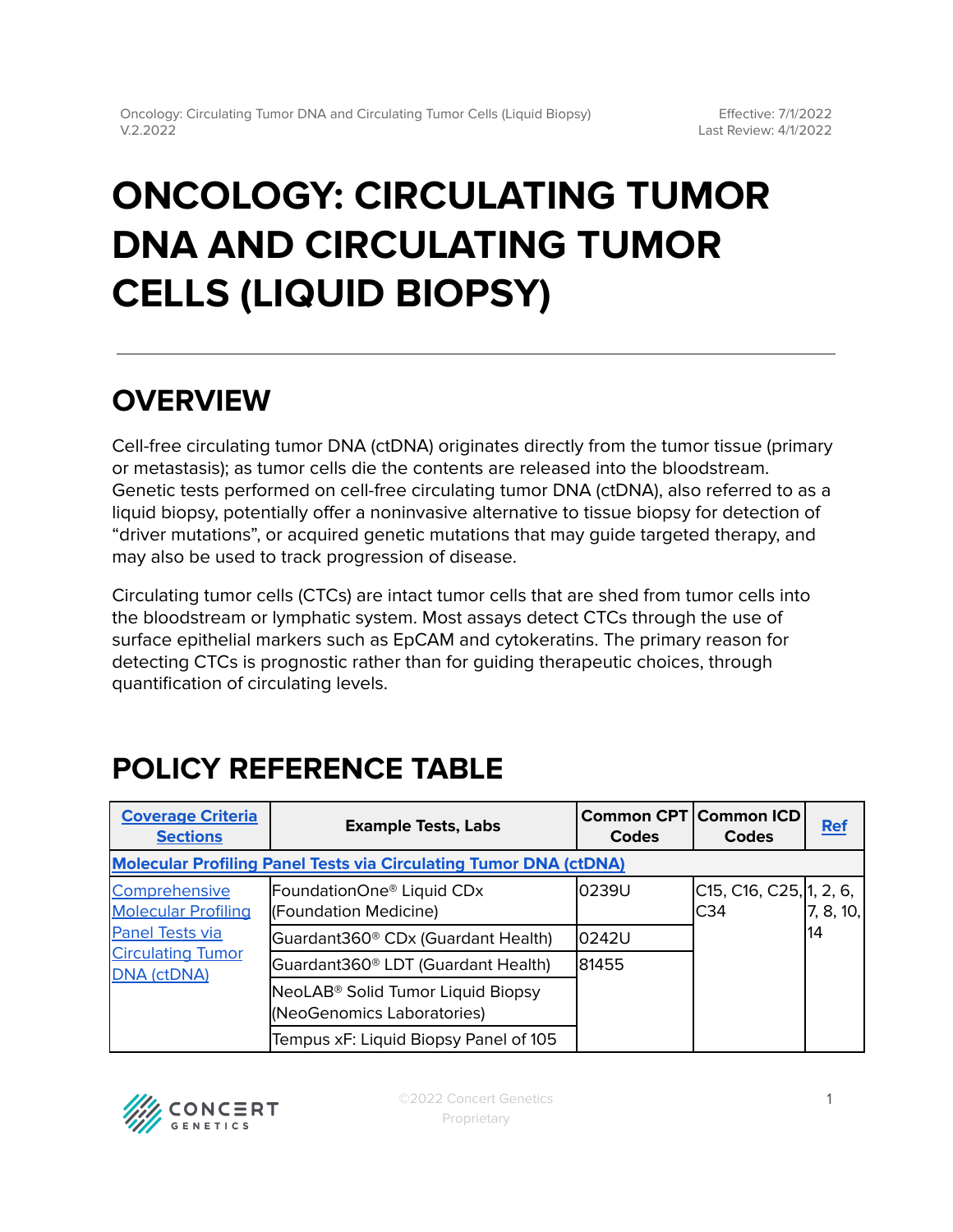|                                                                                              | Genes (Tempus)                                                                                                |                               |                       |               |
|----------------------------------------------------------------------------------------------|---------------------------------------------------------------------------------------------------------------|-------------------------------|-----------------------|---------------|
|                                                                                              | PlasmaSELECT 64 (Personal Genome<br>Diagnostics)                                                              |                               |                       |               |
| <b>Lung Cancer</b><br>via Circulating                                                        | Resolution ctDx Lung™ (Resolution<br><b>Focused Panel Tests Biosciences, LabCorp, Integrated</b><br>Oncology) | 0179U                         | C <sub>34</sub>       | 1, 10, 14     |
| <b>Tumor DNA (ctDNA)</b>                                                                     | OncoBEAM™ Lung2: EGFR, KRAS, BRAF<br>(Sysmex Inostics, Inc)                                                   | 81210, 81235,<br>81275, 81276 |                       |               |
|                                                                                              | Non-Small Cell Lung Cancer Expanded<br>Profile (Biocept)                                                      | 81445                         |                       |               |
|                                                                                              | InVisionFirst®-Lung Liquid Biopsy<br>(inivata)                                                                |                               |                       |               |
| <b>Colorectal Cancer</b>                                                                     | OncoBEAM <sup>™</sup> CRC1: KRAS, NRAS, BRAF,<br>Focused Panel Tests HRAS (Sysmex Inostics, Inc)              | 81210, 81275,<br>81276, 81311 | C18-C20               | 3, 10         |
| via Circulating<br><b>Tumor DNA (ctDNA)</b>                                                  | <b>Colorectal Cancer Profile (Biocept)</b>                                                                    | 81210, 81275,<br>81276        |                       |               |
| <b>Melanoma Focused</b><br>Panel Tests via<br><b>Circulating Tumor</b><br><b>DNA (ctDNA)</b> | OncoBEAM <sup>™</sup> Melanoma1: BRAF, NRAS<br>(Sysmex Inostics, Inc)                                         | 81210, 81311                  | D03, D43              | 4, 10         |
|                                                                                              | <b>Single Gene Molecular Profiling Tests via Circulating Tumor DNA (ctDNA)</b>                                |                               |                       |               |
| <b>EGFR Variant</b>                                                                          | cobas® EGFR Mutation Test v2                                                                                  | 81235                         | C <sub>34</sub>       | 1, 10,        |
| Analysis via ctDNA                                                                           | OncoBEAM <sup>™</sup> Lung1: EGFR (Sysmex<br>Inostics, Inc)                                                   |                               |                       | 14, 15,<br>16 |
|                                                                                              | EGFR Exon 18, 19, 20, 21, Mutation<br>Analysis Blood and Cell-Free DNA<br>(Mayo Medical Laboratories)         |                               |                       |               |
|                                                                                              | Cell-Free DNA EGFR T790M Mutation<br>Analysis Blood (Mayo Medical<br>Laboratories)                            |                               |                       |               |
|                                                                                              | <b>EGFR T790M Mutation Detection in</b><br>ctDNA (ARUP Laboratories)                                          |                               |                       |               |
|                                                                                              | <b>EGFR T790M Mutation Detection Blood</b><br>(University of Washington Medical<br>Center)                    |                               |                       |               |
| <b>BRAF Variant</b><br><b>Analysis via ctDNA</b>                                             | Cell-Free DNA BRAF V600 Test (Mayo<br><b>Medical Laboratories)</b>                                            | 81210                         | C18-C20,<br>C24, C43, | 3, 4, 10      |

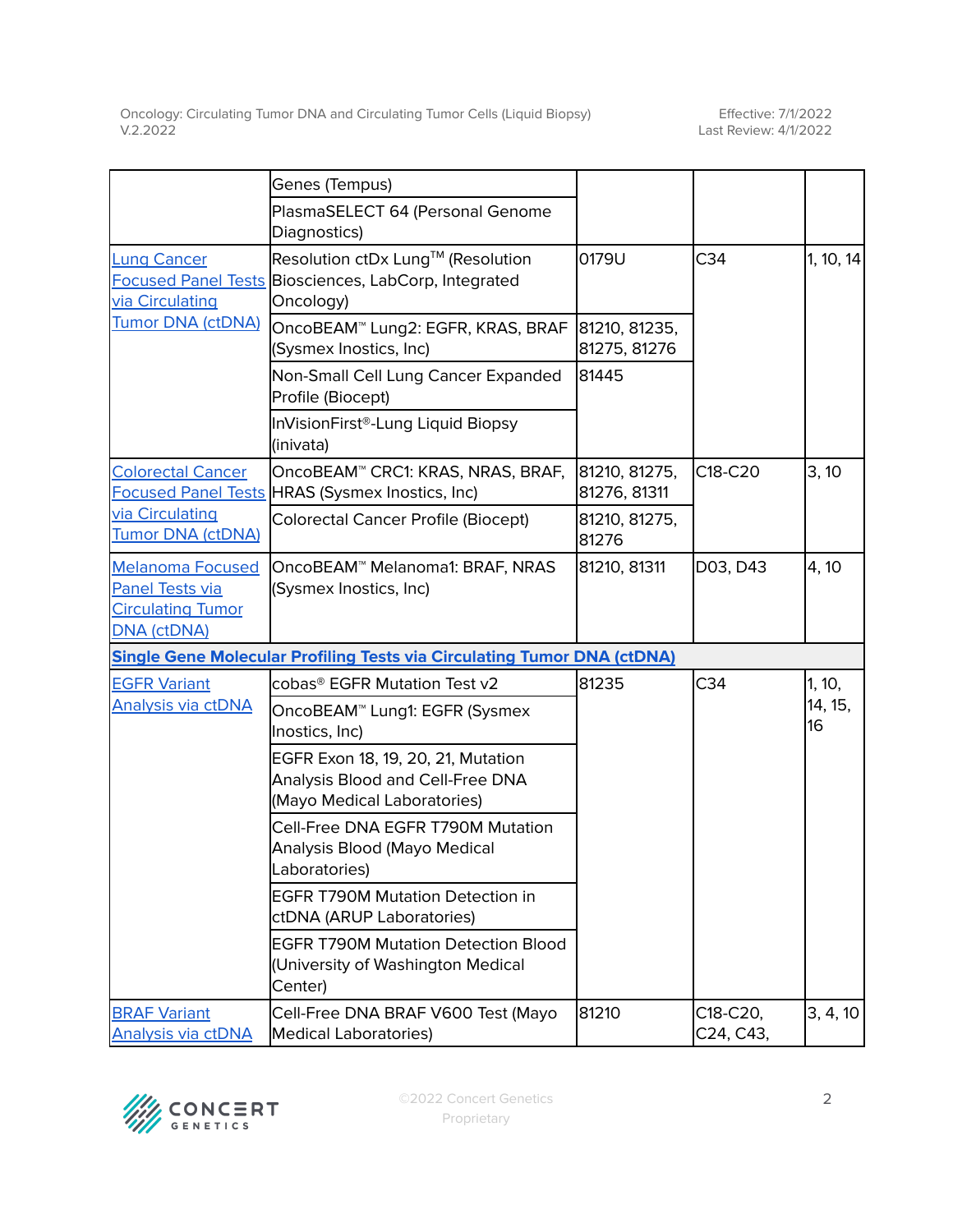|                                                                                 | OncoBEAM™ Melanoma2: BRAF<br>(Sysmex Inostics, Inc)                                                        |                        | C71, C73,<br>C91.4               |                  |  |  |  |
|---------------------------------------------------------------------------------|------------------------------------------------------------------------------------------------------------|------------------------|----------------------------------|------------------|--|--|--|
|                                                                                 | Melanoma Cancer Profile (Biocept)                                                                          |                        |                                  |                  |  |  |  |
| <b>KRAS Variant</b><br>Analysis via ctDNA                                       | Cell-Free DNA KRAS 12, 13, 61, 146<br><b>Blood (Mayo Medical Laboratories)</b>                             | 81275, 81276           | C18-C20                          | 3, 10            |  |  |  |
| <b>NRAS Variant</b><br><b>Analysis via ctDNA</b>                                | NeoLAB <sup>®</sup> NRAS Mutation Analysis -<br>Liquid Biopsy (NeoGenomics<br>Laboratories)                | 81311                  | C <sub>18</sub> -C <sub>20</sub> | 3, 10            |  |  |  |
| <b>PIK3CA Variant</b><br>Analysis via ctDNA                                     | therascreen® PIK3CA RGQ PCR Kit<br>(QIAGEN)                                                                | 0177U                  | C50                              | 5, 10            |  |  |  |
|                                                                                 | PIK3CA Mutation CDx (NeoGenomics<br>Laboratories)                                                          | 81309                  |                                  |                  |  |  |  |
|                                                                                 | <b>Circulating Tumor Cell (CTC) Tests</b>                                                                  |                        |                                  |                  |  |  |  |
| <b>AR-V7 Androgen</b><br><b>Receptor Splice</b><br><b>Variant Analysis in</b>   | AR-V7 Prostate Cancer (Johns Hopkins<br>Medical Institutions - Pathology<br>Laboratory)                    | 81479                  | C61, Z19.2                       | 2, 11,<br>12, 13 |  |  |  |
| <b>Circulating Tumor</b><br>Cells (CTCs)                                        | OncotypeDx AR-V7 Nucleus Detect<br>(Genomic Health Inc.)                                                   |                        |                                  |                  |  |  |  |
| <b>Circulating Tumor</b><br>Cell (CTC)<br><b>Enumeration</b><br><b>Analysis</b> | Circulating Tumor Cells (CTC) for<br>Colorectal Cancer by CellSearch (Mayo<br><b>Medical Laboratories)</b> | 86152, 86153,<br>S3711 | C00.0-C96.9                      | 5, 9             |  |  |  |
|                                                                                 | <b>Circulating Tumor Cells for Prostate</b><br>Cancer by CellSearch (Mayo Medical<br>Laboratories)         |                        |                                  |                  |  |  |  |
|                                                                                 | <b>Circulating Tumor Cells (CTC) Count</b><br>(Biocept)                                                    |                        |                                  |                  |  |  |  |

# **OTHER RELATED POLICIES**

This policy document provides coverage criteria for circulating tumor DNA (ctDNA) and circulating tumor cells testing (liquid biopsy). For other oncology-related testing, please refer to:

● **Oncology: Molecular Analysis of Solid Tumors and Hematologic Malignancies** for criteria related to DNA testing of a solid tumor or a blood cancer.

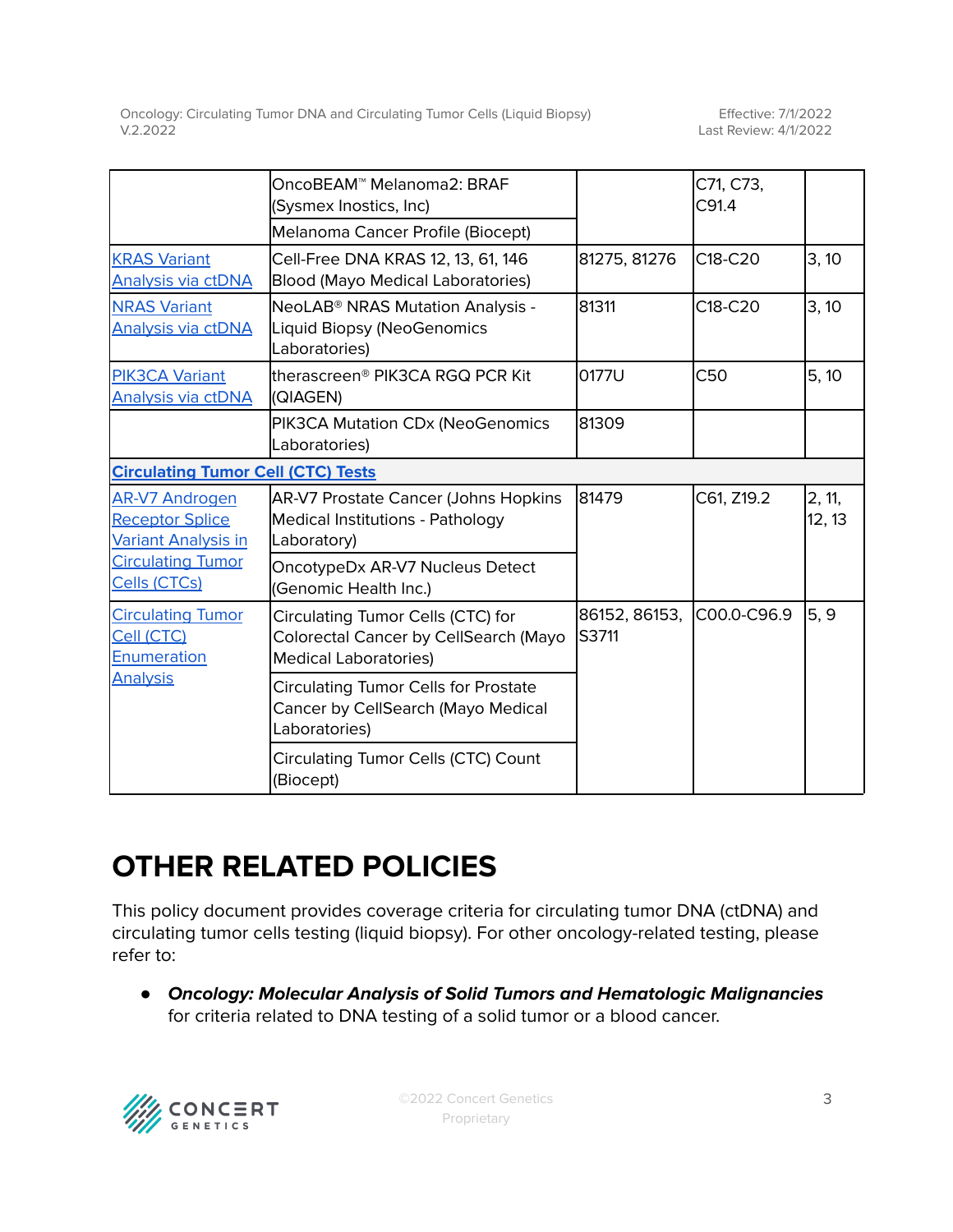Effective: 7/1/2022 Last Review: 4/1/2022

- **Genetic Testing: Hereditary Cancer Susceptibility Syndromes** for criteria related to genetic testing to determine if an individual has an inherited cancer susceptibility syndrome.
- **Oncology: Algorithmic Testing** for criteria related to gene expression profiling and tumor biomarker tests with algorithmic analyses.
- **Oncology: Cancer Screening** for criteria related to the use of non-invasive fecal, urine, or blood tests for screening for cancer.
- **Genetic Testing: General Approach to Genetic Testing** for coverage criteria related to circulating tumor DNA or circulating tumor cell testing that is not specifically discussed in this or another non-general policy.

[back](#page-0-0) to top

# <span id="page-3-0"></span>**COVERAGE CRITERIA**

### <span id="page-3-1"></span>**MOLECULAR PROFILING PANEL TESTS VIA CIRCULATING TUMOR DNA (ctDNA)**

### <span id="page-3-2"></span>**Comprehensive Molecular Profiling Panel Tests via Circulating Tumor DNA (ctDNA)**

- I. Comprehensive molecular profiling panel tests via circulating tumor DNA (liquid biopsy) (0239U, 0242U, 81455) are considered **medically necessary** when:
	- A. The member has a diagnosis of one of the following:
		- 1. Advanced (stage IIIb or higher) or metastatic lung adenocarcinoma, **OR**
		- 2. Advanced (stage IIIb or higher) or metastatic large cell lung carcinoma, **OR**
		- 3. Advanced (stage IIIb or higher) or metastatic squamous cell lung carcinoma, **OR**
		- 4. Advanced (stage IIIb or higher) or metastatic non-small cell lung cancer (NSCLC) not otherwise specified (NOS), **OR**

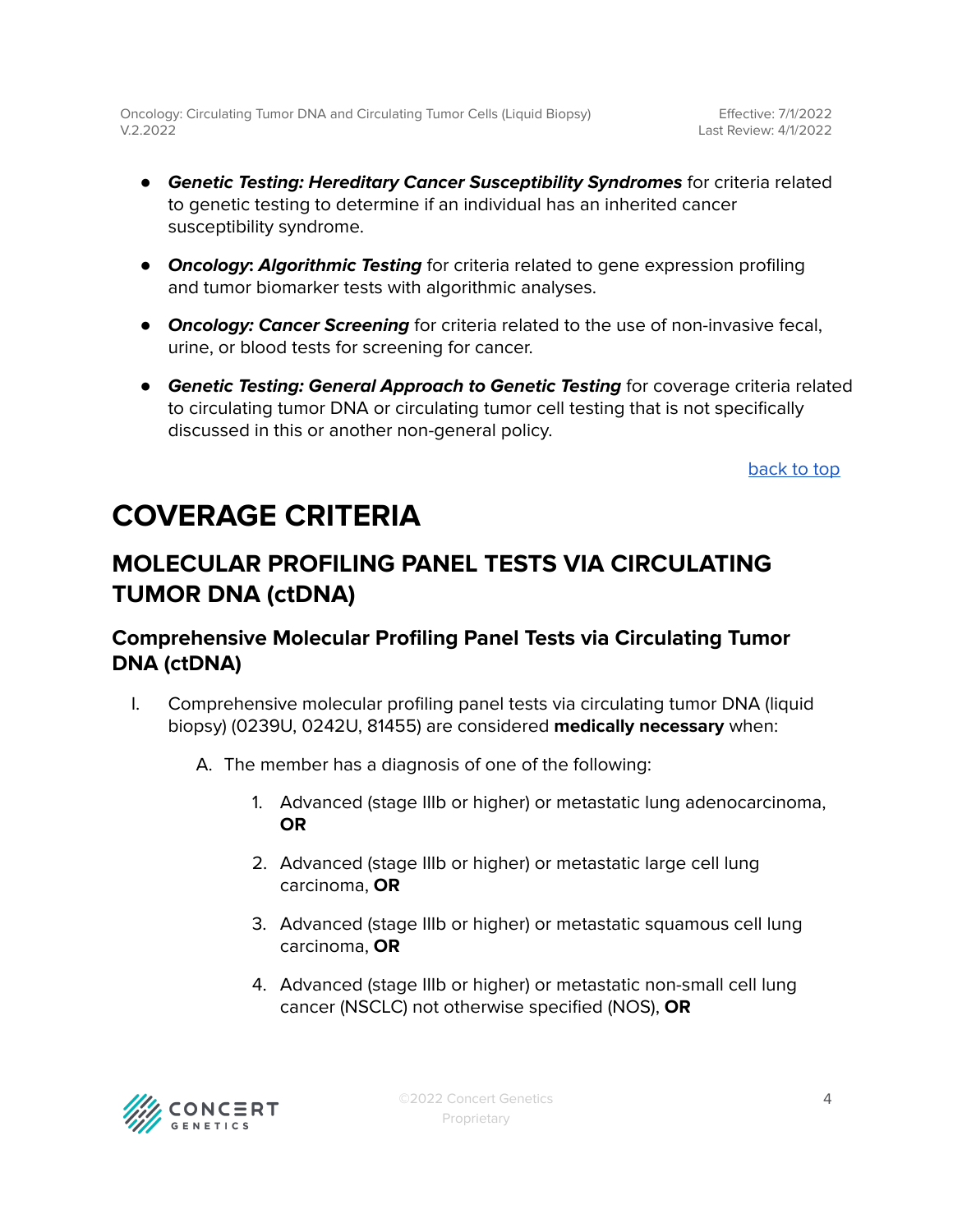- 5. Locally advanced / metastatic pancreatic adenocarcinoma, **OR**
- 6. Gastric cancer, **OR**
- 7. Esophageal or Esophagogastric Junction cancer, **OR**
- 8. Metastatic prostate cancer, **OR**
- 9. Metastatic colorectal cancer, **AND**
- B. The member is a candidate for an anti-cancer therapy, **AND**
- C. At least one of the following:
	- 1. The member is medically unfit for invasive tissue sampling (biopsy), **OR**
	- 2. The member does not have a biopsy-amenable lesion.
- II. Comprehensive molecular profiling panel tests via circulating tumor DNA (liquid biopsy) (0239U, 0242U, 81455) are considered **investigational** for all other indications.
- III. Comprehensive molecular profiling panel tests via circulating tumor DNA (liquid biopsy) (0239U, 0242U, 81455) performed simultaneously with, or subsequent to, solid tumor tissue testing is considered **investigational**.

[back](#page-0-0) to top

### <span id="page-4-0"></span>**Lung Cancer Focused Panel Tests via Circulating Tumor DNA (ctDNA)**

- I. Lung cancer focused panel tests via circulating tumor DNA (ctDNA) (0179U, 81210, 81235, 81276, 81445) are considered **medically necessary** when:
	- A. The member has a diagnosis of any of the following:
		- 1. Advanced (stage IIIb or higher) or metastatic lung adenocarcinoma, **OR**
		- 2. Advanced (stage IIIb or higher) or metastatic large cell lung carcinoma, **OR**

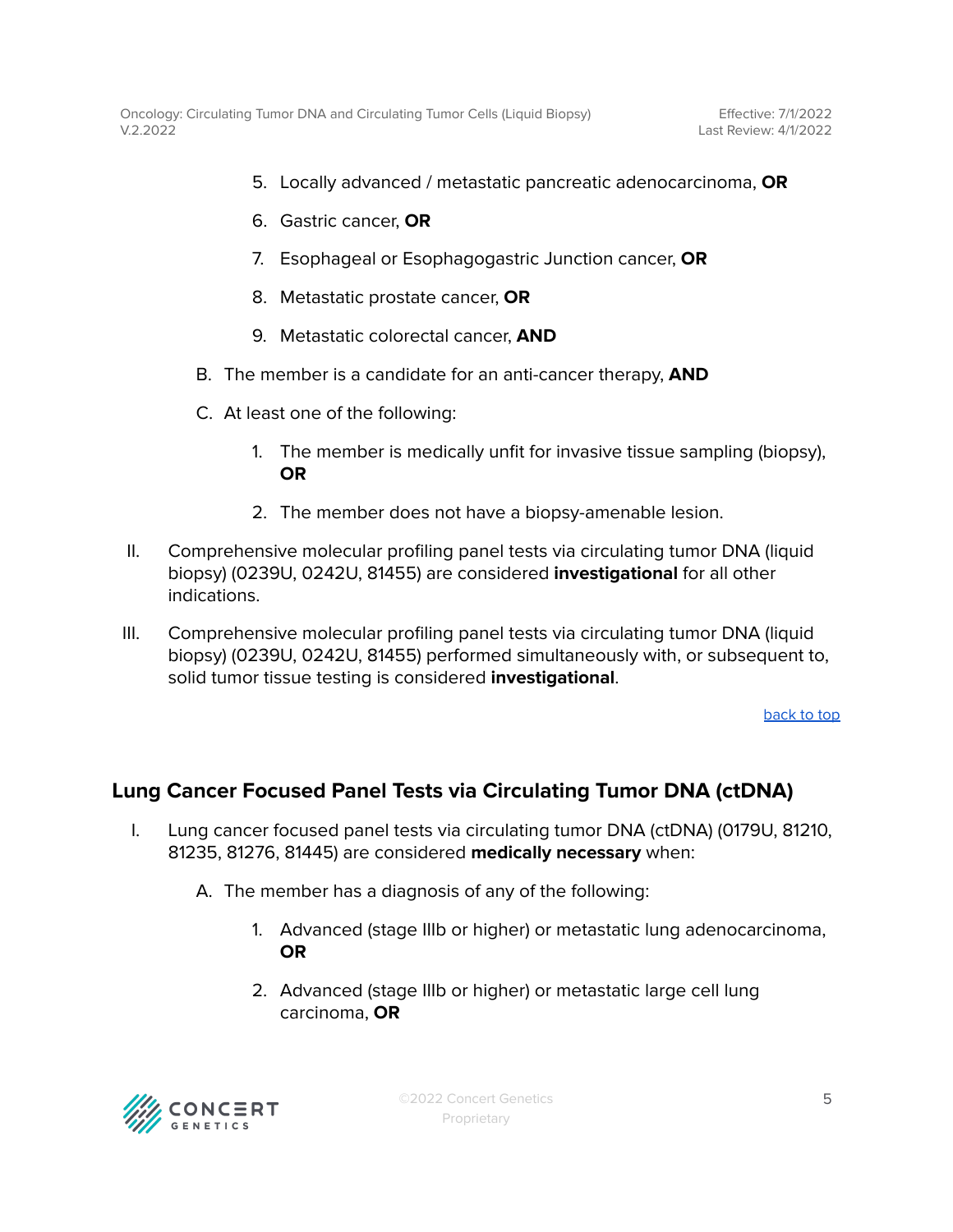- 3. Advanced (stage IIIb or higher) or metastatic squamous cell lung carcinoma, **OR**
- 4. Advanced (stage IIIb or higher) or metastatic non-small cell lung cancer (NSCLC) not otherwise specified (NOS), **AND**
- B. The member is a candidate for an anti-cancer therapy, **AND**
- C. At least one of the following:
	- 1. The member is medically unfit for invasive tissue sampling (biopsy), **OR**
	- 2. The member does not have a biopsy-amenable lesion.
- II. Lung cancer focused panel tests via circulating tumor DNA (ctDNA) (0179U, 81210, 81235, 81276, 81445) are considered **investigational** for all other indications.

[back](#page-0-0) to top

### <span id="page-5-0"></span>**Colorectal Cancer Focused Panel Tests via Circulating Tumor DNA (ctDNA)**

- I. Colorectal cancer focused panel tests via circulating tumor DNA (ctDNA) (81210, 81275, 81276, 81311) are considered **medically necessary** when:
	- A. Member has metastatic colorectal cancer, **AND**
	- B. Panel includes KRAS, NRAS and BRAF analysis.
- II. Colorectal cancer focused panel tests via circulating tumor DNA (ctDNA) (81210, 81275, 81276, 81311) for all other indications are considered **investigational**.

[back](#page-0-0) to top

### <span id="page-5-1"></span>**Melanoma Focused Panel Tests via Circulating Tumor DNA (ctDNA)**

I. Melanoma focused panel tests via circulating tumor DNA (ctDNA) (81210, 81311) are considered **investigational**.

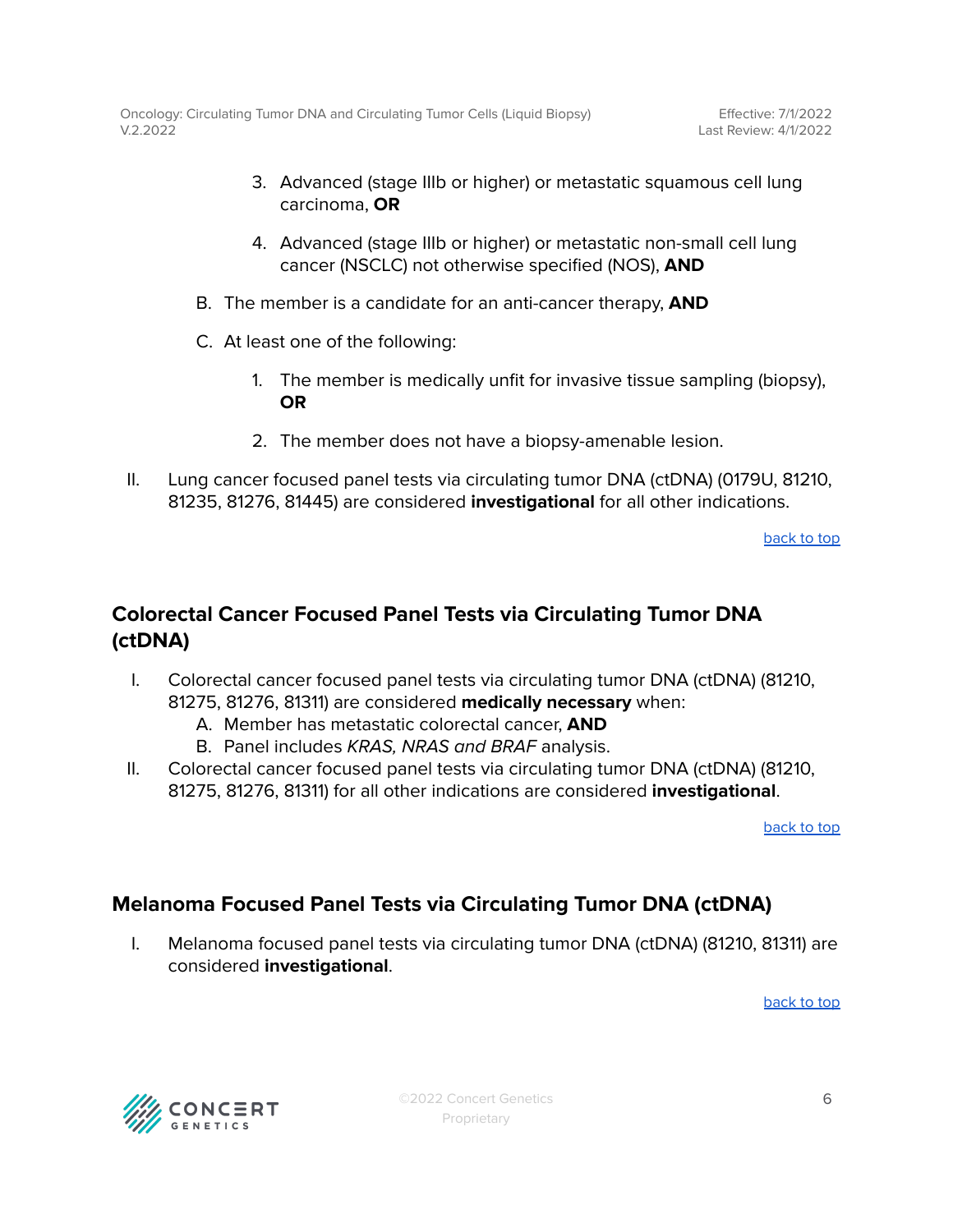### <span id="page-6-0"></span>**SINGLE GENE MOLECULAR PROFILING PANEL TESTS VIA CIRCULATING TUMOR DNA (ctDNA)**

### <span id="page-6-1"></span>**EGFR Variant Analysis via ctDNA**

- I. EGFR variant analysis (81235) via cell-free circulating tumor DNA (ctDNA) is considered **medically necessary** when:
	- A. The member has a diagnosis of any of the following:
		- 1. Advanced (stage IIIb or higher) or metastatic lung adenocarcinoma, **OR**
		- 2. Advanced (stage IIIb or higher) or metastatic large cell lung carcinoma, **OR**
		- 3. Advanced (stage IIIb or higher) or metastatic squamous cell lung carcinoma, **OR**
		- 4. Advanced (stage IIIb or higher) or metastatic non-small cell lung cancer (NSCLC) not otherwise specified (NOS), **AND**
	- B. The testing is being done at time of diagnosis or at the time of progression, **AND**
	- C. Treatment with an EGFR tyrosine kinase inhibitor therapy (eg, erlotinib [Tarceva], gefitinib [Iressa], afatinib [Gilotrif], or osimertinib [Tagrisso]) is being considered, **AND**
	- D. At least one of the following:
		- 1. The member is medically unfit for invasive tissue sampling (biopsy), **OR**
		- 2. The member does not have a biopsy-amenable lesion.
- II. EGFR variant analysis (81235) via cell-free circulating tumor DNA (ctDNA), as a stand alone test, is considered **investigational** for all other indications.

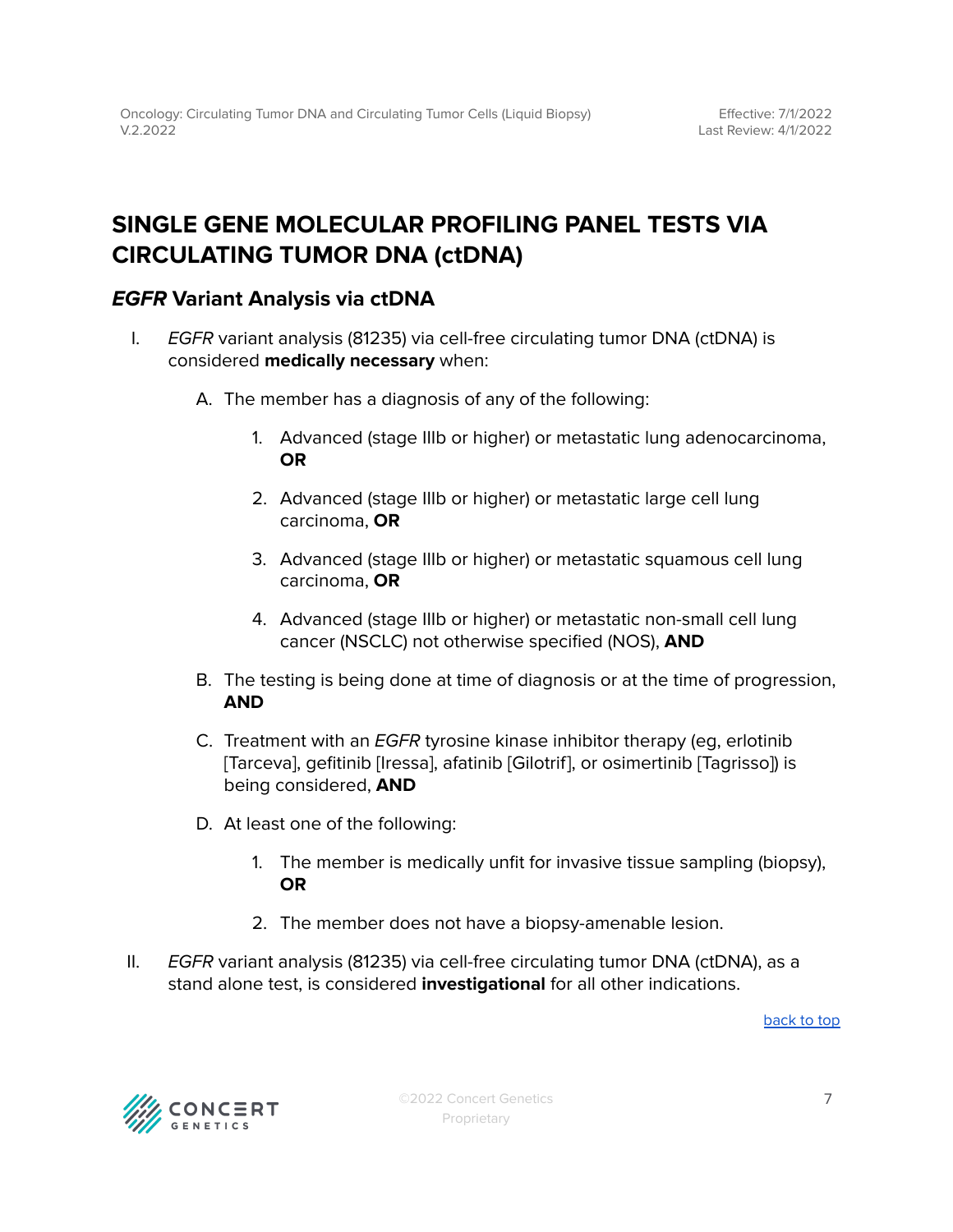### <span id="page-7-0"></span>**BRAF Variant Analysis via ctDNA**

I. BRAF variant analysis (81210) via circulating tumor DNA (ctDNA), as a stand alone test, is considered **investigational**.

[back](#page-0-0) to top

### <span id="page-7-1"></span>**KRAS Variant Analysis via ctDNA**

I. KRAS variant analysis (81275, 81276) via circulating tumor DNA (ctDNA), as a stand alone test, is considered **investigational**.

[back](#page-0-0) to top

### <span id="page-7-2"></span>**NRAS Variant Analysis via ctDNA**

I. NRAS variant analysis (81311) via circulating tumor DNA (ctDNA), as a stand alone test, is considered **investigational**.

[back](#page-0-0) to top

### <span id="page-7-3"></span>**PIK3CA Variant Analysis via ctDNA**

- I. PIK3CA variant analysis (0177U, 81309) via circulating tumor DNA (ctDNA) is considered **medically necessary** when:
	- A. The member has recurrent or stage IV hormone receptor-positive/ HER2-negative breast cancer.
- II. PIK3CA variant analysis (0177U, 81309) via circulating tumor DNA (ctDNA), as a stand alone test, is considered **investigational** for all other indications.

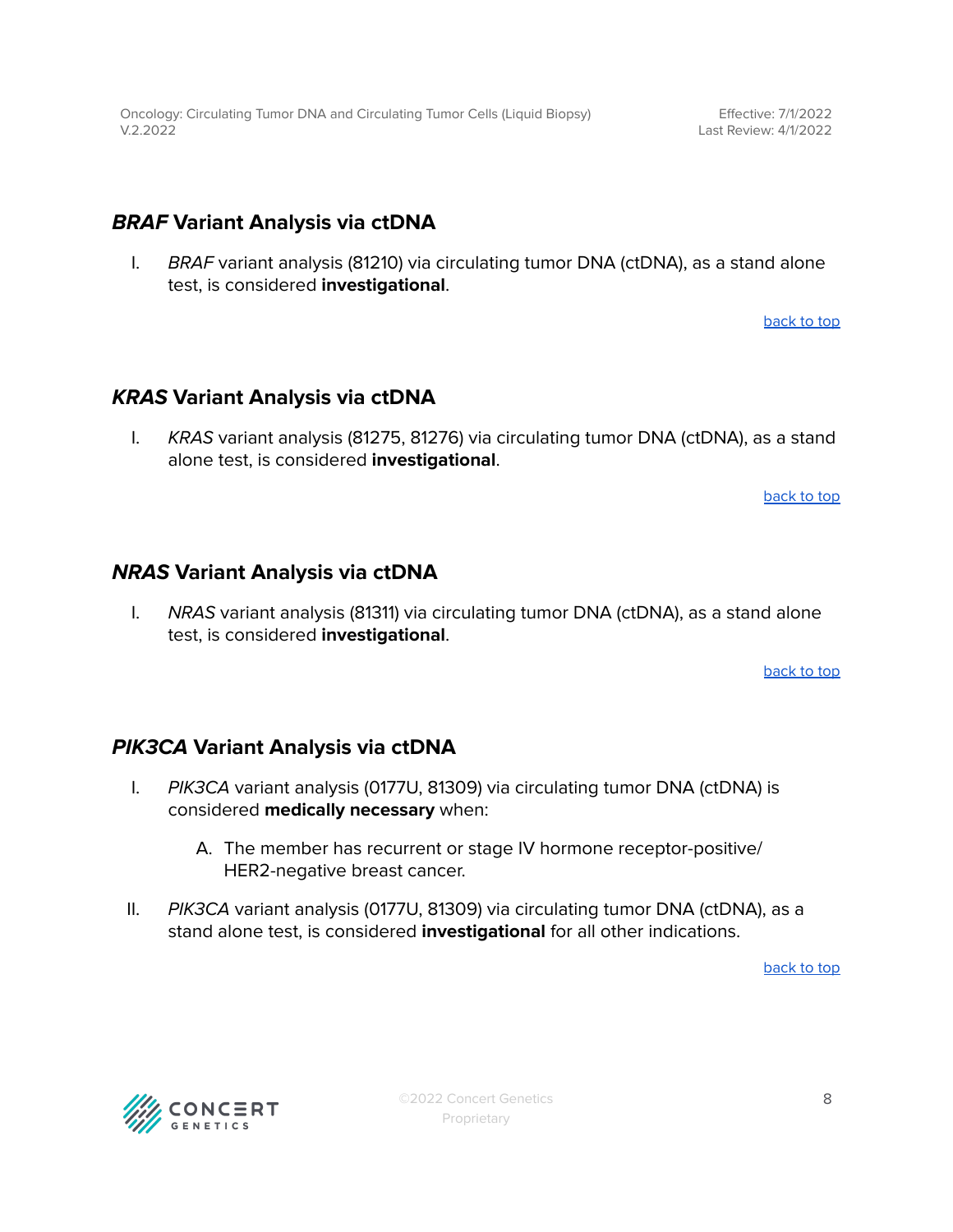### <span id="page-8-0"></span>**CIRCULATING TUMOR CELL TESTS**

### <span id="page-8-1"></span>**AR-V7 Androgen Receptor Splice Variant Analysis in Circulating Tumor Cells (CTCs)**

- I. AR-V7 androgen receptor splice variant analysis (81479) in circulating tumor cells (CTCs) is considered **medically necessary** when:
	- A. The member has metastatic castration-resistant prostate cancer (M1 CRPC), **AND**
	- B. The member has had a progression after first-line treatment with enzalutamide (Xtandi®) or abiraterone (Zytiga®).
- II. AR-V7 androgen receptor splice variant analysis (81479) in circulating tumor cells (CTCs) is considered **investigational** for all other indications.

[back](#page-0-0) to top

### <span id="page-8-2"></span>**Circulating Tumor Cell (CTC) Enumeration**

I. Circulating tumor cell (CTC) enumeration (86152, 86153, S3711) is considered **investigational**.

[back](#page-0-0) to top

### **NOTES AND DEFINITIONS**

**Cell-free circulating tumor DNA** (ctDNA) is fragmented, tumor-derived DNA circulating in the bloodstream that is not being carried in a cell. ctDNA derives either directly from the tumor or from circulating tumor cells.

**Circulating Tumor Cells** (CTCs) are intact cells that have shed into the bloodstream or lymphatic system from a primary tumor or a metastasis site, and are carried around the body by blood circulation.

[back](#page-0-0) to top



©2022 Concert Genetics Proprietary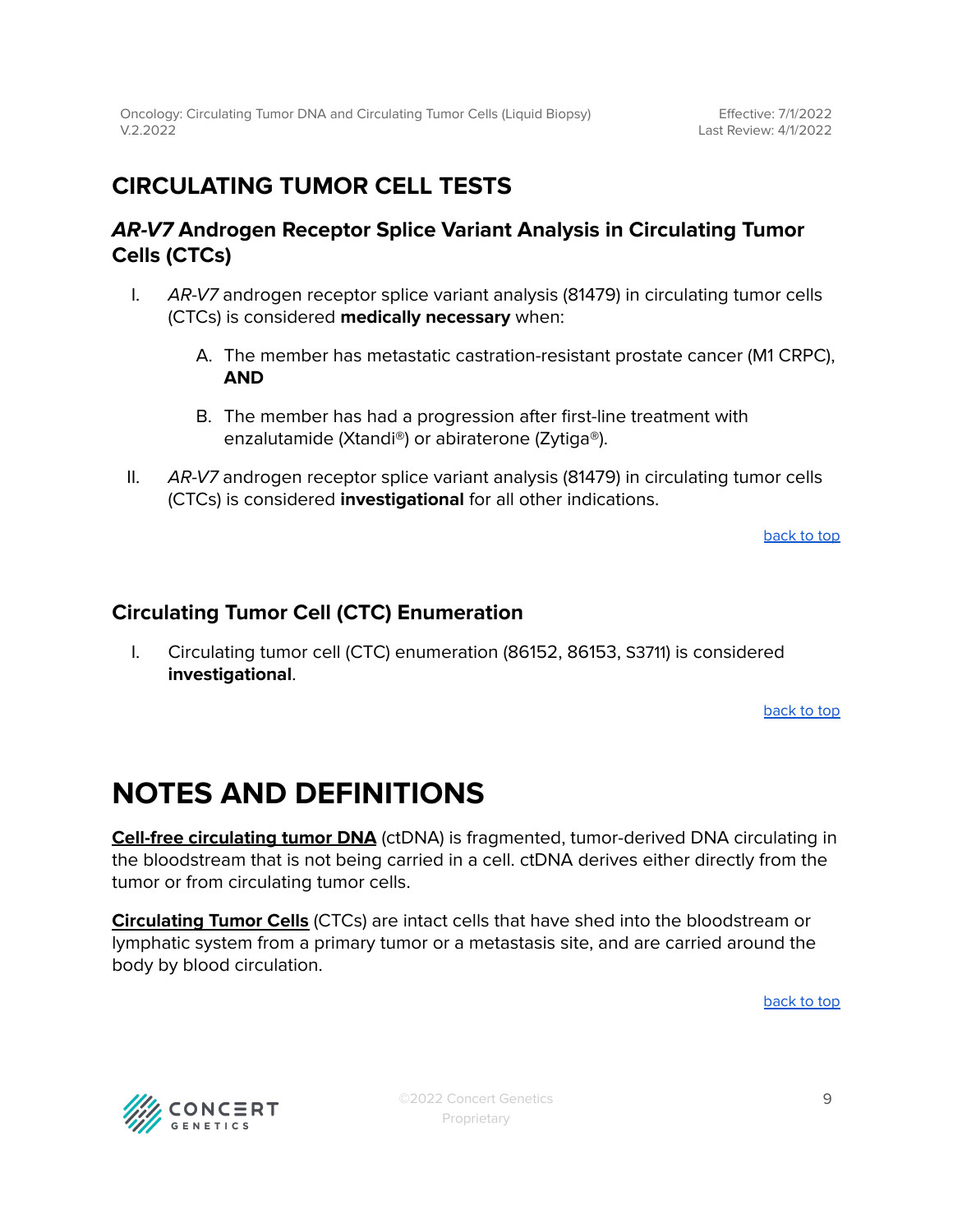# **CLINICAL CONSIDERATIONS**

Cell-free circulating tumor DNA analysis should not be used in lieu of a histologic tissue diagnosis, however there are specific clinical considerations, outlined above, where the use of ctDNA may be considered.

Cell-free circulating tumor DNA analysis should not be performed simultaneously with tissue testing of a solid tumor.

If cell-free circulating tumor DNA analysis is negative, follow-up with tissue-based analysis is recommended.

[back](#page-0-0) to top

# **BACKGROUND AND RATIONALE**

### **Practice Guidelines and Committee Statements**

#### National Comprehensive Cancer Network (NCCN):

#### Non-Small Cell Lung Cancer

NCCN guidelines (v.4.2021) support the use of cell-free circulating tumor DNA (ctDNA) testing if a patient is either not medically fit for invasive tissue sampling, or if there is insufficient tissue for molecular analysis. If ctDNA testing is negative, there should be follow-up with tissue-based analysis. NCCN recognizes that studies have shown generally high sensitivity, but a significantly compromised sensitivity with up to 30% false-negative rate and does not support the use of ctDNA testing in lieu of a histologic tissue diagnosis, if it is possible and feasible.

### Prostate Cancer

NCCN guidelines (v.1.2022) suggest the consideration of AR-V7 tests to help guide selection of therapy for patients with disease progression in the post-abiraterone/enzalutamide metastatic castration resistant prostate cancer setting.

NCCN guidelines (v.1.2022) strongly advocates evaluating tumor for alterations in homologous recombination DNA repair genes in individuals with metastatic prostate



©2022 Concert Genetics Proprietary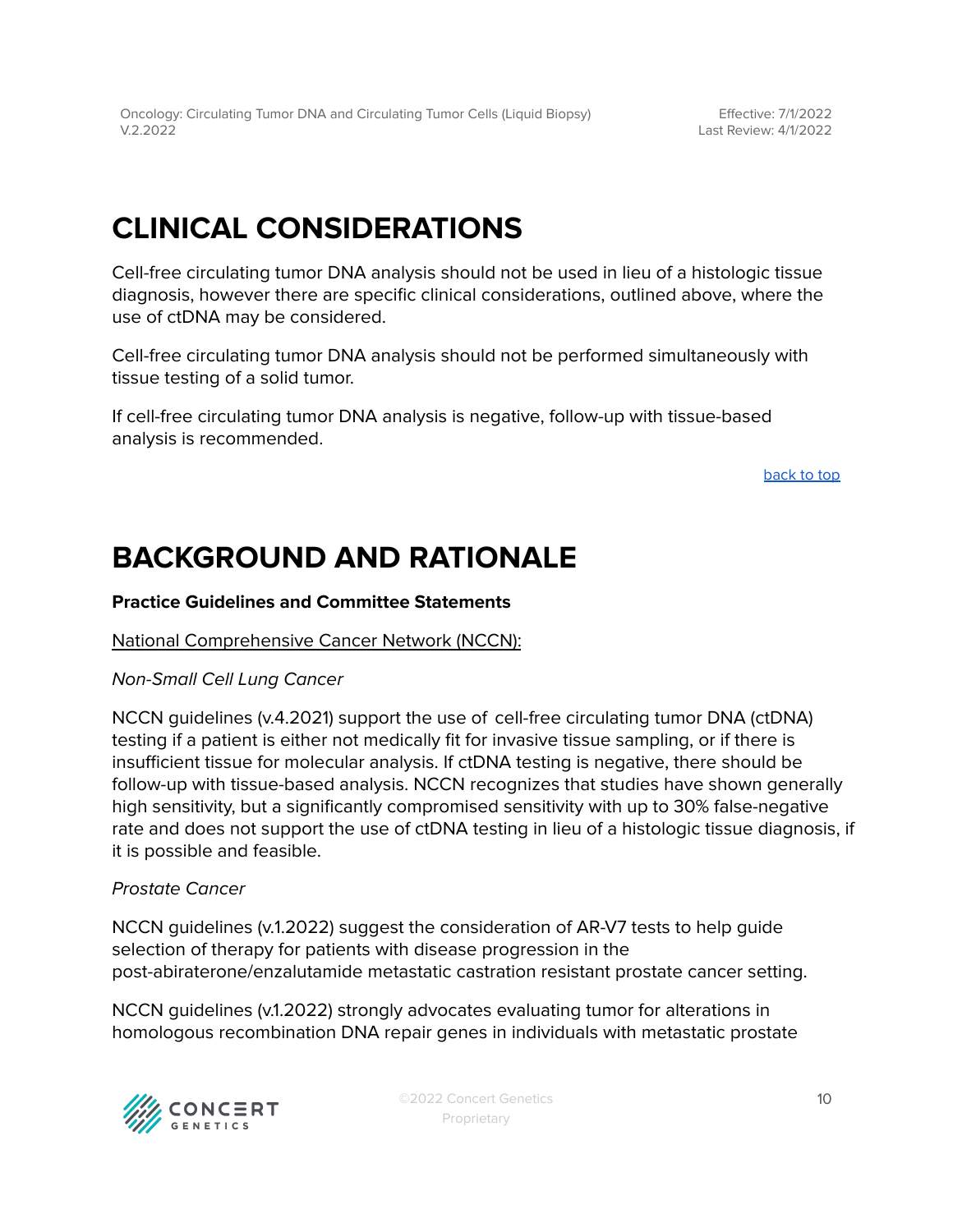cancer and states that ctDNA assay is an option when biopsy for histologic and molecular evaluation is not possible.

### Colorectal Cancer

NCCN guidelines (V1.2022) state that RAS, BRAF, and HER2 amplification can be tested by individual genes or as part of a next generation sequencing panel, and either by tissue or blood-based assay

### Melanoma

NCCN guidelines (v.2.2021) do not currently have a recommendation for the use of circulating tumor DNA (ctDNA) for patients with melanoma.

### Breast Cancer

NCCN guidelines (v.2.2021) states that PIK3CA mutation testing can be done on tumor tissue or ctDNA in peripheral blood (liquid biopsy) and if liquid biopsy is negative, tumor tissue testing is recommended.

NCCN guidelines (v.2.2021) recognize that patients with metastatic breast cancer and persistently increased CTC after 3 weeks of first-line chemotherapy have a poor PFS and OS; however, while CTC count has prognostic ability, it has failed to show a predictive value at this time.

### Gastric Cancer

NCCN guidelines (v.2.2021) recognize the use of liquid biopsy in patients with advanced disease who are unable to have a clinical biopsy for disease surveillance or management, and that the DNA shed from gastric carcinomas can identify targetable alterations or the evolution of clone with altered treatment response profiles. NCCN also cautions the interpretation of negative results, as it does not exclude the presence of tumor mutation or amplifications that are clinically relevant.

### Pancreatic Cancer

NCCN guidelines (v.2.2021) state that while testing of tumor tissue is preferred, cell-free DNA testing can be considered if tumor tissue testing is not feasible.

### Esophageal or Esophagogastric Junction Cancer

NCCN guidelines (v.2.2021) recognize the use of liquid biopsy in patients with advanced disease who are unable to have a clinical biopsy for disease surveillance or management,

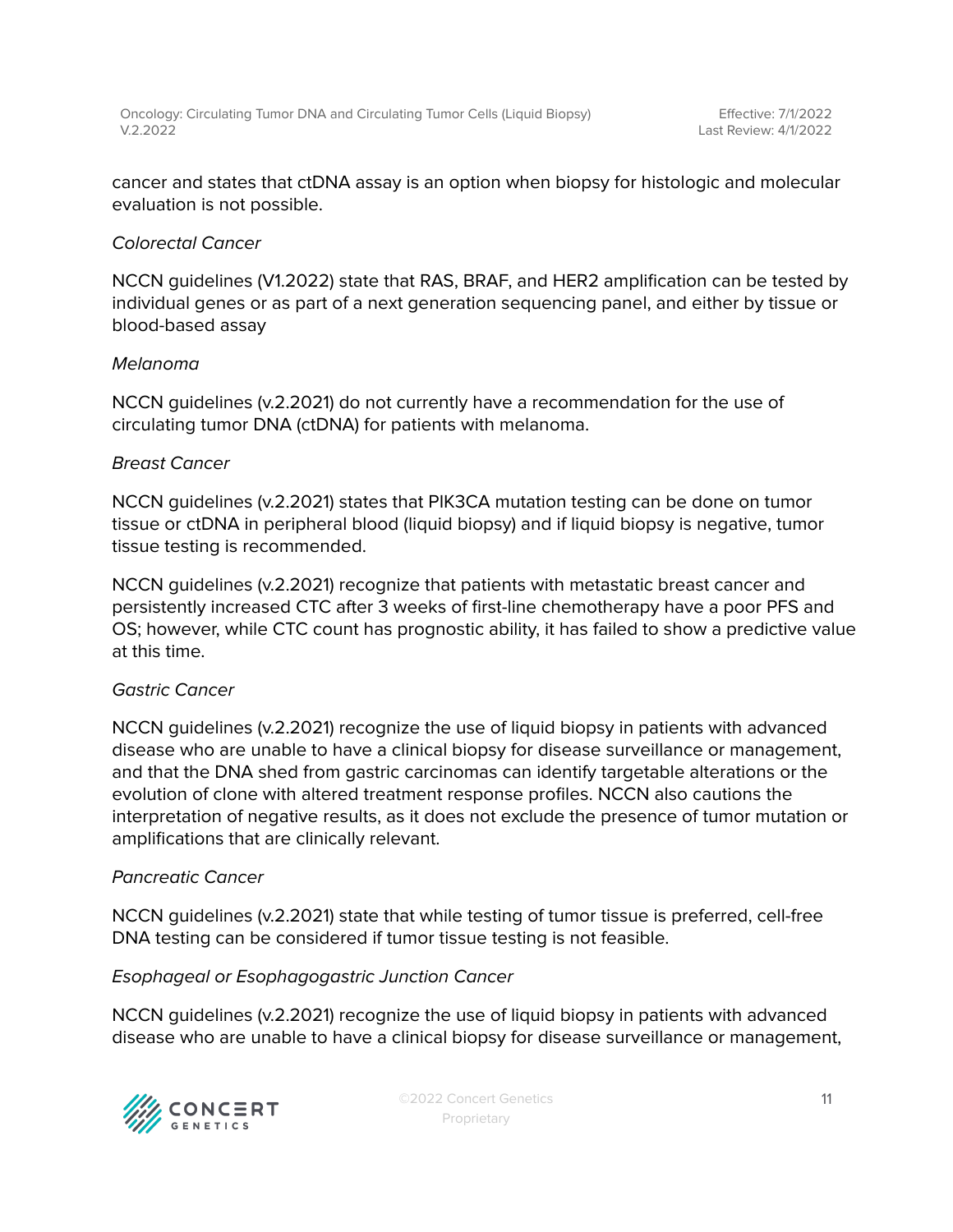and that the DNA shed from esophageal and EGJ carcinomas can identify targetable alterations or the evolution of clone with altered treatment response profiles. NCCN also cautions the interpretation of negative results, as it does not exclude the presence of tumor mutation or amplifications that are clinically relevant.

### American Society of Clinical Oncology and College of American Pathologists

The American Society of Clinical Oncology and College of American Pathologists (2018) published a joint review on the use of circulating tumor DNA analysis in patients with cancer, concluding the following:

"The evidence indicates that testing for ctDNA is optimally performed on plasma collected in cell stabilization or EDTA tubes, with EDTA tubes processed within 6 hours of collection. Some ctDNA assays have demonstrated clinical validity and utility with certain types of advanced cancer; however, there is insufficient evidence of clinical validity and utility for the majority of ctDNA assays in advanced cancer. Evidence shows discordance between the results of ctDNA assays and genotyping tumor specimens and supports tumor tissue genotyping to confirm undetected results from ctDNA tests. There is no evidence of clinical utility and little evidence of clinical validity of ctDNA assays in early-stage cancer, treatment monitoring, or residual disease detection. There is no evidence of clinical validity and clinical utility to suggest that ctDNA assays are useful for cancer screening, outside of a clinical trial. Given the rapid pace of research, re-evaluation of the literature will shortly be required, along with the development of tools and guidance for clinical practice."

The ASCO (2016) made the following guideline in regard to the use of biomarkers to guide decisions on adjuvant systemic therapy for women with early-stage invasive breast cancer:

"The clinician should not use circulating tumor cells to guide decisions on adjuvant systemic therapy. Type: evidence based. Evidence quality: intermediate. Strength of recommendation: strong."

College of American Pathologists, the International Association for the Study of Lung Cancer, and the Association for Molecular Pathology

The College of American Pathologists, the International Association for the Study of Lung Cancer, and the Association for Molecular Pathology (2018) published a guideline on molecular testing for the selection of lung cancer patients for treatment with targeted tyrosine kinase inhibitors and noted the following recommendations regarding liquid

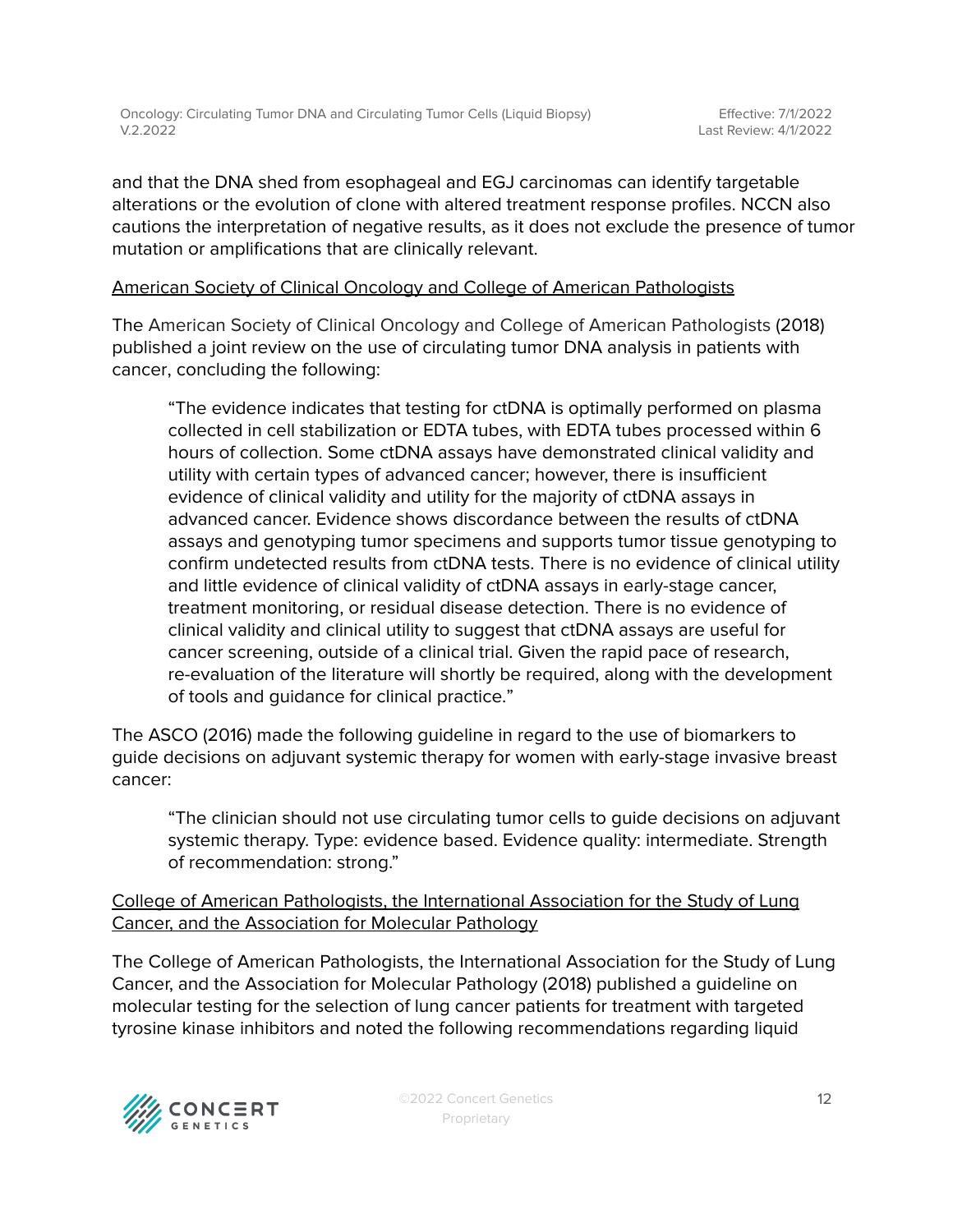biopsy for activating EGFR mutations and a consensus opinion regarding liquid biopsy for the T790M resistance mutation:

- Recommendation: "In some clinical settings in which tissue is limited and/or insufficient for molecular testing, physicians may use a cfDNA assay to identify [activating] EGFR mutations."
- Expert Consensus Opinion: "Physicians may use plasma cfDNA methods to identify EGFR T790M mutations in lung adenocarcinoma patients with progression or secondary clinical resistance to EGFR targeted TKIs; testing of the tumor sample is recommended if the plasma result is negative."
- No recommendation: "There is currently insufficient evidence to support the use of circulating tumor cell molecular analysis for the diagnosis of primary lung adenocarcinoma, the identification of EGFR or other mutations, or the identification of EGFR T790M mutations at the time of EGFR TKI resistance."

### U.S. Food and Drug Administration (FDA)

Cobas EGFR Mutation Test v2:

"On June 1, 2016, the U. S. Food and Drug Administration approved cobas EGFR Mutation Test v2 (Roche Molecular Systems, Inc.) using plasma specimens as a companion diagnostic test for the detection of exon 19 deletions or exon 21 (L858R) substitution mutations in the epidermal growth factor receptor (EGFR) gene to identify patients with metastatic non-small cell lung cancer (NSCLC) eligible for treatment with Tarceva® (erlotinib). The cobas EGFR Mutation Test v2 is already approved for this indication using formalin-fixed paraffin-embedded (FFPE) tissue specimens. The new use is for detection of these specific mutations in circulating-free tumor DNA (cfDNA) isolated from plasma specimens, also called liquid biopsy specimens, to aid physicians in identifying patients who may be treated first with TARCEVA (erlotinib). This is the first "liquid biopsy test" approved for use by FDA. This new test may benefit patients who may be too ill or are otherwise unable to provide a tumor specimen for EGFR testing. Patients positive by cobas EGFR Mutation Test v2 using plasma specimens for the presence of EGFR exon 19 deletions or L858R mutations are candidates for treatment with Tarceva (erlotinib). Patients who are negative by this test should undergo routine biopsy and testing for EGFR mutations with the FFPE tissue sample type."

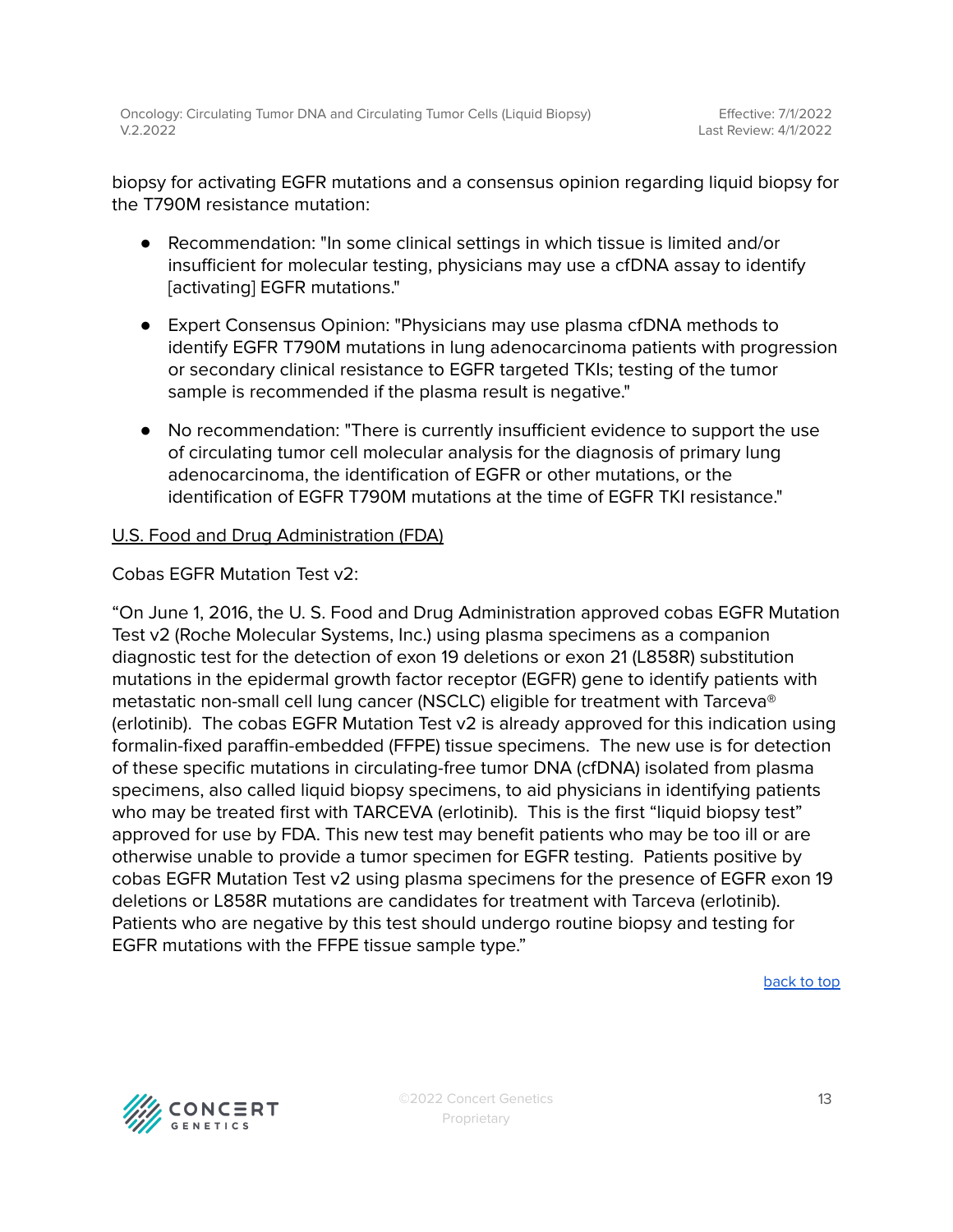# <span id="page-13-0"></span>**REFERENCES**

- 1. National Comprehensive Cancer Network (NCCN). NCCN Clinical Practice Guidelines in Oncology: Non-Small Cell Lung Cancer. Version 1.2022. [https://www.nccn.org/professionals/physician\\_gls/pdf/nscl.pdf.](https://www.nccn.org/professionals/physician_gls/pdf/nscl.pdf)
- 2. National Comprehensive Cancer Network (NCCN). NCCN Clinical Practice Guidelines in Oncology: Prostate Cancer. Version 2.2022. [https://www.nccn.org/professionals/physician\\_gls/pdf/prostate.pdf](https://www.nccn.org/professionals/physician_gls/pdf/prostate.pdf).
- 3. National Comprehensive Cancer Network (NCCN). NCCN Clinical Practice Guidelines in Oncology: Colon Cancer. Version 1.2022. [https://www.nccn.org/professionals/physician\\_gls/pdf/colon.pdf.](https://www.nccn.org/professionals/physician_gls/pdf/colon.pdf)
- 4. National Comprehensive Cancer Network (NCCN). NCCN Clinical Practice Guidelines in Oncology: Cutaneous Melanoma. Version 1.2022. [https://www.nccn.org/professionals/physician\\_gls/pdf/cutaneous\\_melanoma.pdf](https://www.nccn.org/professionals/physician_gls/pdf/cutaneous_melanoma.pdf).
- 5. National Comprehensive Cancer Network (NCCN). NCCN Clinical Practice Guidelines in Oncology: Breast Cancer. Version 1.2022. [https://www.nccn.org/professionals/physician\\_gls/pdf/breast.pdf.](https://www.nccn.org/professionals/physician_gls/pdf/breast.pdf)
- 6. National Comprehensive Cancer Network (NCCN). NCCN Clinical Practice Guidelines in Oncology: Gastric Cancer. Version 5.2021. [https://www.nccn.org/professionals/physician\\_gls/pdf/gastric.pdf.](https://www.nccn.org/professionals/physician_gls/pdf/gastric.pdf)
- 7. National Comprehensive Cancer Network (NCCN). NCCN Clinical Practice Guidelines in Oncology: Esophageal and Esophagogastric Junction Cancers. Version 4.2021.
	- [https://www.nccn.org/professionals/physician\\_gls/pdf/esophageal.pdf.](https://www.nccn.org/professionals/physician_gls/pdf/esophageal.pdf)
- 8. National Comprehensive Cancer Network (NCCN). NCCN Clinical Practice Guidelines in Oncology: Pancreatic Adenocarcinoma. Version 2.2021. [https://www.nccn.org/professionals/physician\\_gls/pdf/pancreatic.pdf](https://www.nccn.org/professionals/physician_gls/pdf/pancreatic.pdf)
- 9. Harris LN, Ismaila N, McShane LM, et al. Use of Biomarkers to Guide Decisions on Adjuvant Systemic Therapy for Women With Early-Stage Invasive Breast Cancer: American Society of Clinical Oncology Clinical Practice Guideline. J Clin Oncol. 2016;34(10):1134-1150. doi:10.1200/JCO.2015.65.2289
- 10. Merker JD, Oxnard GR, Compton C, et al. Circulating Tumor DNA Analysis in Patients With Cancer: American Society of Clinical Oncology and College of American Pathologists Joint Review. J Clin Oncol. 2018;36(16):1631-1641. doi:10.1200/JCO.2017.76.8671